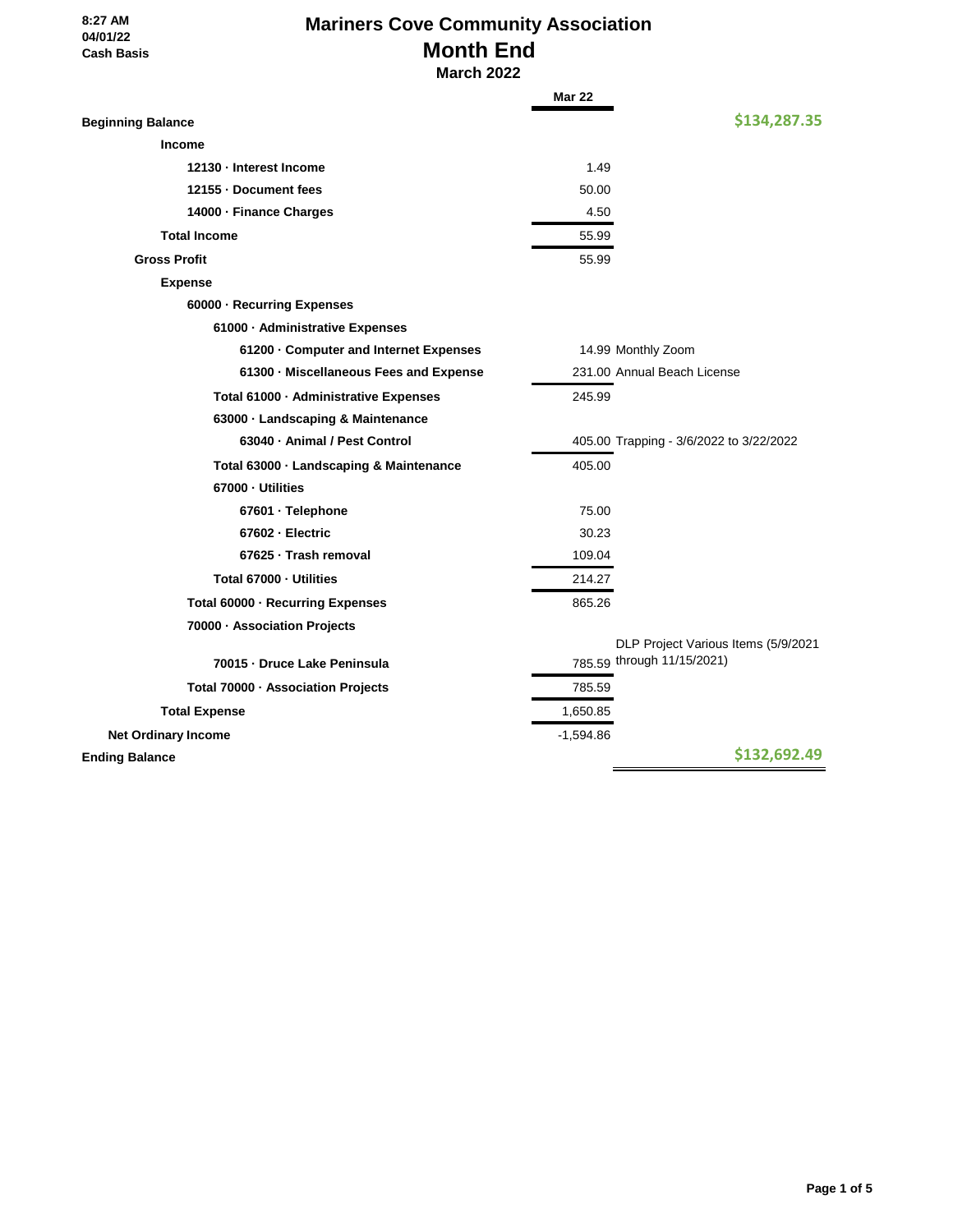#### **8:27 AM 04/01/22 Cash Basis**

# **Mariners Cove Community Association Month End March 2022**

|                                 | <b>Mar 22</b>                          |
|---------------------------------|----------------------------------------|
| <b>Operating Fund</b>           |                                        |
| <b>Beginning Balance</b>        | 47,019.15                              |
| <b>Deposits</b>                 | 54.50                                  |
| <b>Payments</b>                 | 1,670.85 Expenses & Key Deposit Refund |
| <b>Transfers</b>                | 805.59                                 |
| <b>Ending Balance</b>           | 46,208.39                              |
| <b>Reserve Fund</b>             |                                        |
| <b>Beginning Balance</b>        | 85,049.81                              |
| <b>Deposits</b>                 | 0.00                                   |
| Withdrawals                     | 0.00                                   |
| <b>Interest</b>                 | 1.45                                   |
| <b>Transfers</b>                | 785.59 DLP March 2022 Expenditures     |
| <b>Ending Balance</b>           | 84,265.67                              |
| <b>Boat Key Deposits</b>        |                                        |
| <b>Beginning Balance</b>        | 2,218.39                               |
| <b>Deposits</b>                 | 0.00                                   |
| Withdrawals                     | 0.00                                   |
| <b>Interest</b>                 | 0.04                                   |
| <b>Transfers</b>                | 20.00 Key Deposit Refund               |
| <b>Ending Balance</b>           | 2,198.43                               |
| <b>Current Checking/Savings</b> |                                        |
| 11100 · Operating Fund          | 46,208.39                              |
| 11110 · Boat Key Deposits       | 2,198.43                               |
| 11130 - Reserve Fund            | 84,265.67                              |
|                                 | 132,672.49                             |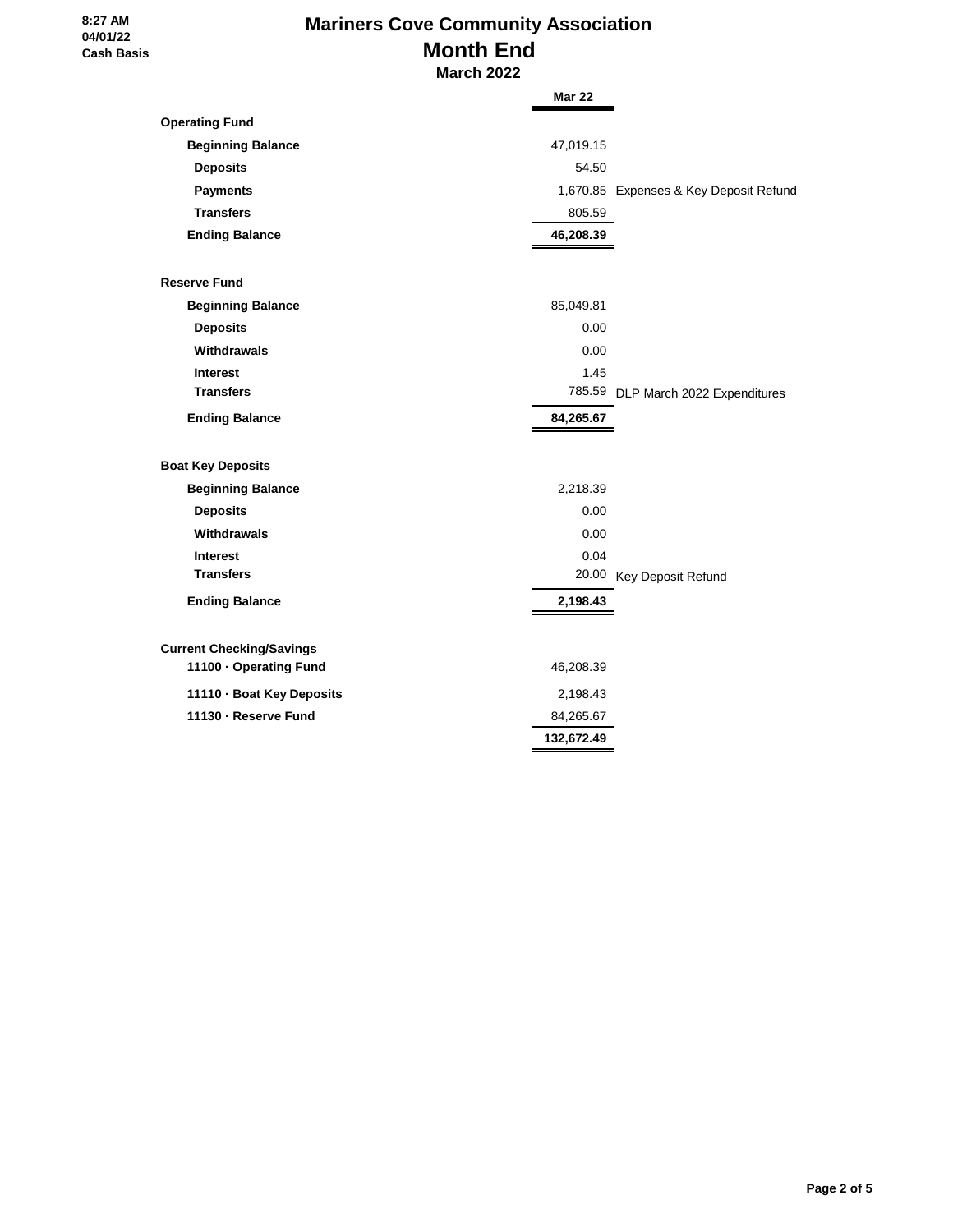**8:51 AM April 1, 2022 Cash Basis**

### **Mariners Cove Community Association Profit & Loss Budget vs. Actual**

 **July 2021 through June 2022**

|                                        | Jul '21 - Jun 22 | <b>Budget</b> | \$ Over Budget | % of Budget | Remaining<br><b>Budget</b> | Projected<br>Remaining |
|----------------------------------------|------------------|---------------|----------------|-------------|----------------------------|------------------------|
| <b>Ordinary Income/Expense</b>         |                  |               |                |             |                            |                        |
| <b>Income</b>                          |                  |               |                |             |                            |                        |
| 12000 - Assessment Fees                |                  |               |                |             |                            |                        |
| 12036 - Assessment Fees FY20 2019-2020 | 149.94           | 0.00          | 149.94         | 100.0%      |                            |                        |
| 12037 - Assessment Fees FY21 2020-2021 | 295.75           |               |                |             |                            |                        |
| 12038 - Assessment Fees FY22 2021-2022 | 49,799.50        | 50,700.00     | $-900.50$      | 98.22%      |                            |                        |
| Total 12000 - Assessment Fees          | 50,245.19        | 50,700.00     | $-454.81$      | 99.1%       |                            |                        |
| 12002 - Other Charges                  | 102.00           | 0.00          | 102.00         | 100.0%      |                            |                        |
| 12130 - Interest Income                | 14.66            | 13.87         | 0.79           | 105.7%      |                            |                        |
| 12155 Document fees                    | 350.00           | 250.00        | 100.00         | 140.0%      |                            |                        |
| 14000 - Finance Charges                | 324.01           | 350.00        | $-25.99$       | 92.57%      |                            |                        |
| <b>Total Income</b>                    | 51,035.86        | 51,313.87     | $-278.01$      | 99.46%      |                            |                        |
| <b>Gross Profit</b>                    | 51,035.86        | 51,313.87     | $-278.01$      | 99.46%      |                            |                        |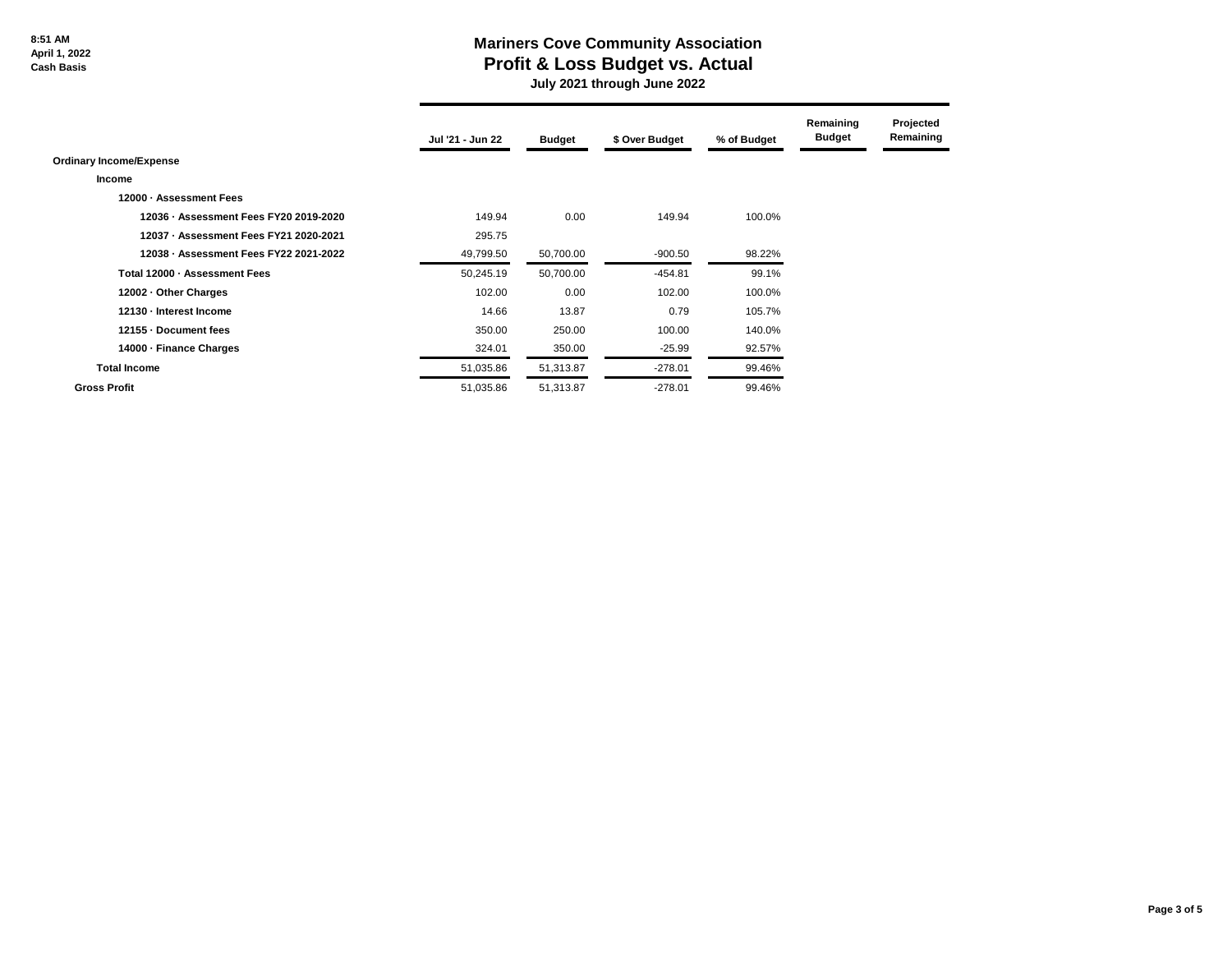#### **Mariners Cove Community Association Profit & Loss Budget vs. Actual**

 **July 2021 through June 2022**

|                                             | Jul '21 - Jun 22 | <b>Budget</b> | \$ Over Budget | % of Budget | Remaining<br><b>Budget</b> | Projected<br>Remaining |                                             |
|---------------------------------------------|------------------|---------------|----------------|-------------|----------------------------|------------------------|---------------------------------------------|
| <b>Expense</b>                              |                  |               |                |             |                            |                        |                                             |
| 60000 - Recurring Expenses                  |                  |               |                |             |                            |                        |                                             |
| 61000 - Administrative Expenses             |                  |               |                |             |                            |                        |                                             |
| 61200 - Computer and Internet Expenses      | 274.86           | 320.00        | $-45.14$       | 85.89%      | 45.14                      |                        | 44.87 Zoom (3 Months)                       |
| 61300 · Miscellaneous Fees and Expense      | 231.00           | 243.00        | $-12.00$       | 95.06%      | 12.00                      |                        |                                             |
| 61400 - Office Supplies                     | 41.80            | 221.50        | $-179.70$      | 18.87%      | 179.70                     |                        |                                             |
| 61500 - Postage and Delivery                | 122.54           | 630.00        | $-507.46$      | 19.45%      | 507.46                     |                        | 2 Mailings, Monhtly<br>380.00 Statements    |
| 61510 - Printing                            | 0.00             | 550.00        | $-550.00$      | 0.0%        | 550.00                     |                        | Annual Meeting Notice,<br>870.00 Assessment |
| 61700 - Collections Expense                 | 0.00             | 0.00          | 0.00           | 0.0%        | 0.00                       |                        |                                             |
| 61800 - Insurance Expense                   | 1,785.00         | 6,110.00      | $-4,325.00$    | 29.21%      | 4,325.00                   |                        | 6,261.00 Renewal June 2022                  |
| Total 61000 - Administrative Expenses       | 2,455.20         | 8,074.50      | $-5,619.30$    | 30.41%      | 5,619.30                   | 7,555.87               |                                             |
| 62000 - Events and Activities               |                  |               |                |             |                            |                        |                                             |
| 62001 Community Events                      | 221.45           | 750.00        | $-528.55$      | 29.53%      | 528.55                     |                        |                                             |
| 62002 - NonEvent Expense                    | 0.00             | 50.00         | $-50.00$       | 0.0%        | 50.00                      |                        |                                             |
| Total 62000 - Events and Activities         | 221.45           | 800.00        | $-578.55$      | 27.68%      | 578.55                     | 0.00                   |                                             |
| 63000 - Landscaping & Maintenance           |                  |               |                |             |                            |                        |                                             |
| 63010 - Landscaping & Maint Common Area     | 10,230.00        | 16,120.00     | $-5,890.00$    | 63.46%      | 5,890.00                   |                        | 6,580.00 3 Months + 1 Clean up              |
| 63011 - Landscaping Common Area             | 0.00             | 1,000.00      | $-1,000.00$    | 0.0%        | 1,000.00                   |                        |                                             |
| 63020 Other, Erosion, Trees etc.            | 600.00           | 3,000.00      | $-2,400.00$    | 20.0%       | 2,400.00                   |                        |                                             |
| 63040 - Animal / Pest Control               | 1,462.50         | 2,000.00      | $-537.50$      | 73.13%      | 537.50                     |                        |                                             |
| Total 63000 - Landscaping & Maintenance     | 12,292.50        | 22,120.00     | $-9,827.50$    | 55.57%      | 9,827.50                   | 6,580.00               |                                             |
| 64000 - Other Repairs and Maintenance       |                  |               |                |             |                            |                        |                                             |
| 64001 - Pier                                | 260.00           | 530.00        | $-270.00$      | 49.06%      | 270.00                     | 260.00 Install         |                                             |
| 64004 - Other Repair                        | 950.00           | 600.00        | 350.00         | 158.33%     | (350.00)                   |                        |                                             |
| 64020 - Property Replacement                | 967.52           | 875.00        | 92.52          | 110.57%     | (92.52)                    |                        |                                             |
| Total 64000 - Other Repairs and Maintenance | 2,177.52         | 2,005.00      | 172.52         | 108.6%      | (172.52)                   | 260.00                 |                                             |
| 67000 - Utilities                           |                  |               |                |             |                            |                        |                                             |
| 67601 · Telephone                           | 675.00           | 900.00        | $-225.00$      | 75.0%       | 225.00                     |                        | 225.00 3 Months                             |
| 67602 - Electric                            | 252.48           | 321.95        | $-69.47$       | 78.42%      | 69.47                      |                        | 78.27 3 Months                              |
| 67620 - Sanitation                          | 569.80           | 1,039.99      | $-470.19$      | 54.79%      | 470.19                     |                        | 508.00 3 Months + Set up                    |
| 67625 · Trash removal                       | 324.04           | 323.60        | 0.44           | 100.14%     | (0.44)                     |                        |                                             |
| Total 67000 - Utilities                     | 1,821.32         | 2,585.54      | $-764.22$      | 70.44%      | 764.22                     | 811.27                 |                                             |
| 68000 - Miscellaneous Expense               |                  |               |                |             |                            |                        |                                             |
| 68900 - Reserve Funding                     | 0.00             | 15,728.82     | $-15,728.82$   | 0.0%        | 15,728.82                  |                        | 15,728.82 June 2022 Transfer                |
| Total 68000 - Miscellaneous Expense         | 0.00             | 15,728.82     | $-15,728.82$   | 0.0%        | 15,728.82                  | 15,728.82              |                                             |
| Total 60000 - Recurring Expenses            | 18.967.99        | 51,313.86     | $-32,345.87$   | 36.97%      | 32.345.87                  | 30.935.96              |                                             |